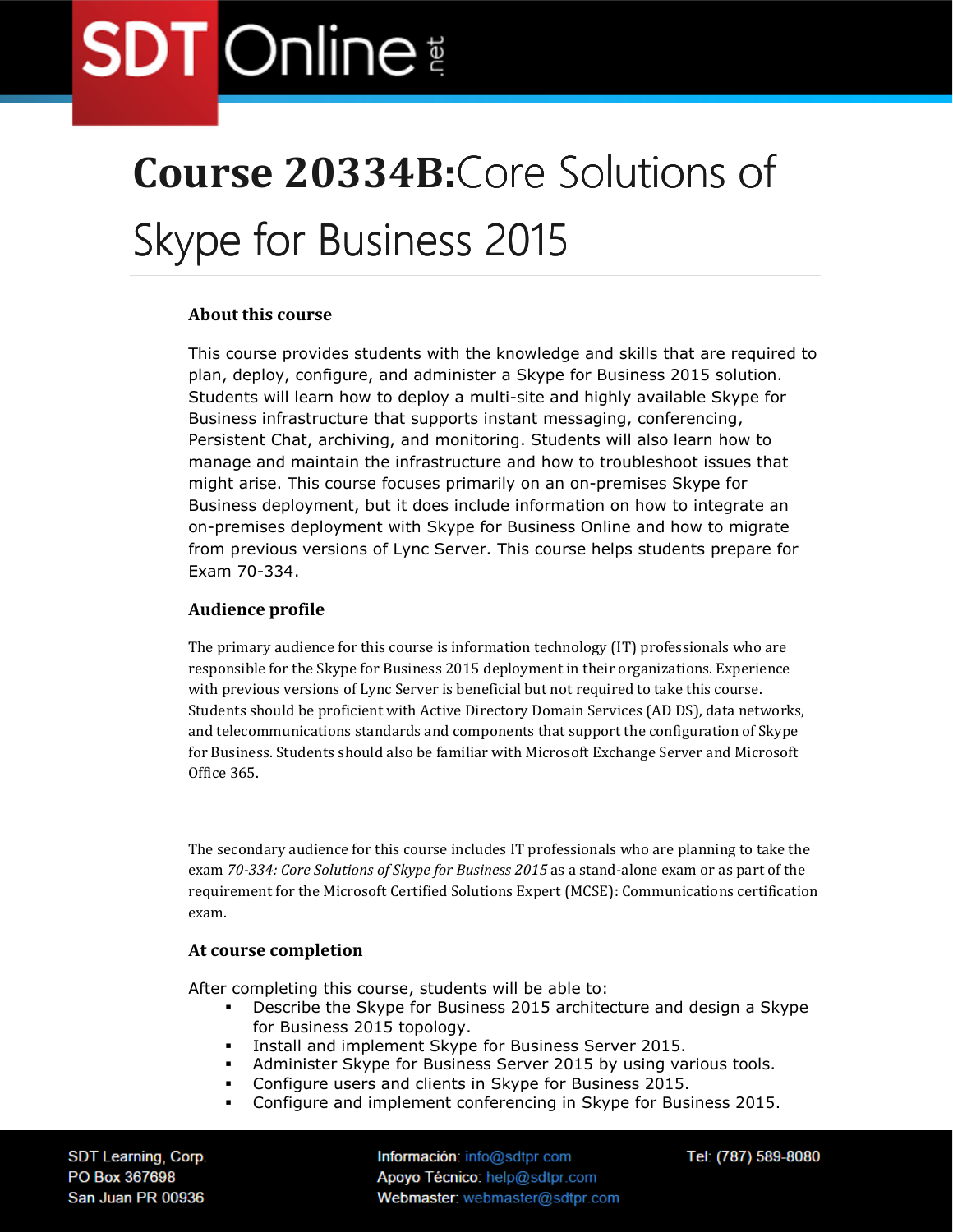- Implement additional conferencing options, such as dial-in conferencing, Microsoft Lync Room System (LRS), and Skype Meeting Broadcast.
- Design and implement monitoring and archiving in Skype for Business 2015.
- **Deploy Skype for Business 2015 external access.**
- **Implement Persistent Chat in Skype for Business 2015.**
- **Implement high availability in Skype for Business 2015.**
- **Implement disaster recovery in Skype for Business 2015.**
- **Design and deploy a hybrid Skype for Business environment.**
- Plan and implement an upgrade from Lync Server to Skype for Business Server 2015.

#### Course details

#### **Course OutlineModule 1: Design and Architecture of Skype for Business Server 2015**

This module describes the high-level components and features of Skype for Business 2015. It also describes how to work with Skype for Business administrative tools, the main components of Skype for Business Online, and coexistence with on-premises Skype for Business Server 2015 servers.**Lessons**

- Overview of Skype for Business Components and Features
- Introduction to the Skype for Business Administrative Tools

#### **Lab : Designing and Publishing a Skype for Business Server Topology**

- Designing and Creating the Topology
- Updating the Topology for the New York Site

After completing this module, students will be able to:

- Describe the high-level components and features of Skype for Business 2015.
- Work with Skype for Business administrative tools.

#### **Module 2: Installing and Implementing Skype for Business Server 2015**

This module explains the external dependencies for Skype for Business Server. It describes the Session Initiation Protocol (SIP) domain requirements to ensure a successful implementation. This module also explains how to install Skype for Business Server, and it describes how Skype for Business Server integrates with Exchange Server and Microsoft SharePoint Server.**Lessons**

- Server and Service Dependencies
- Planning SIP Domains
- Installing Skype for Business Server
- Integrating Skype for Business Server with Exchange Server and SharePoint Server

**Lab : Configuring DNS and Simple URLs for Skype for Business Server**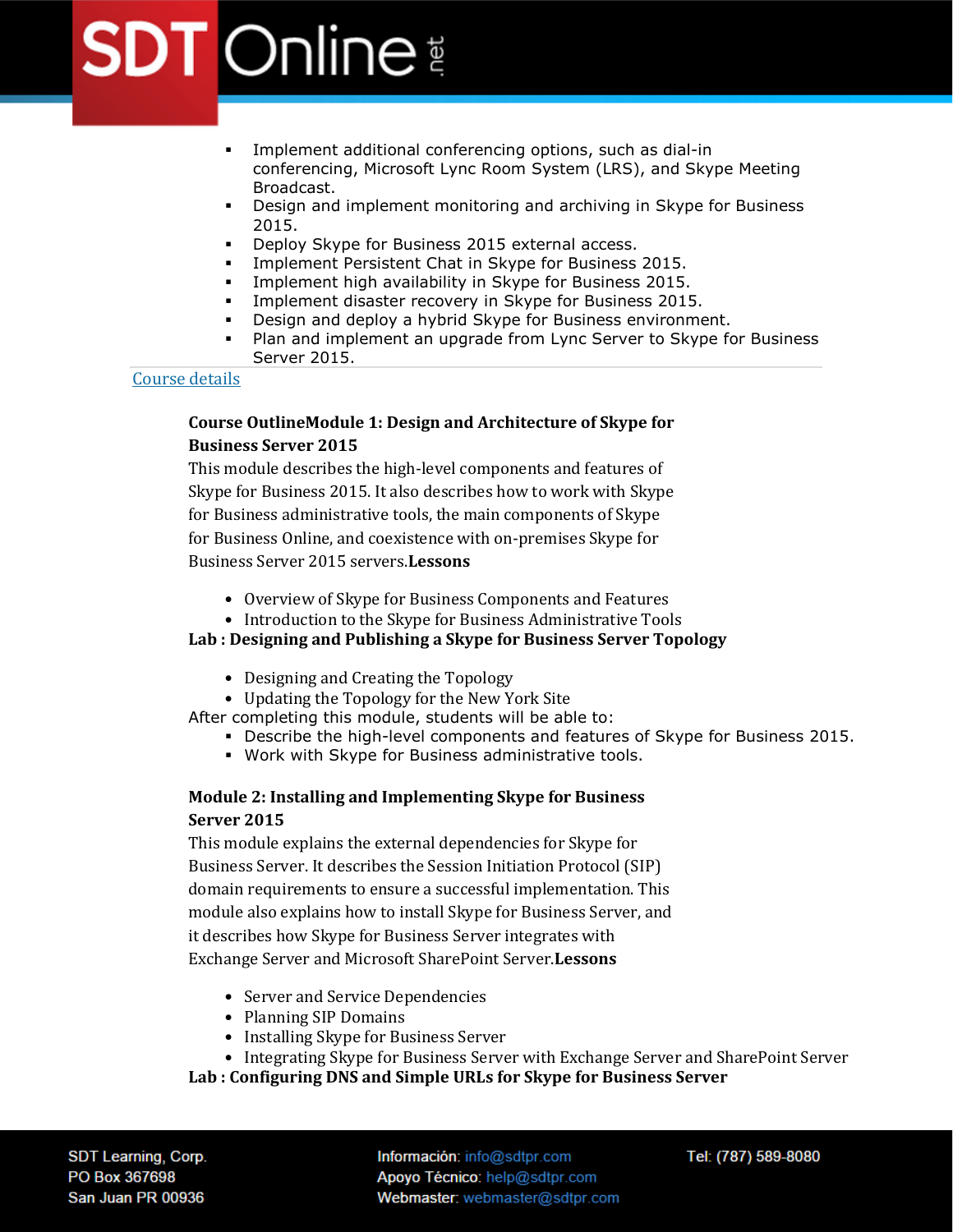• Configuring the Required DNS Records and Simple URLs for Skype for Business Server

#### **Lab : Deploying Skype for Business Server**

- Installing and Configuring Skype for Business Server
- Installing Skype for Business Server Certificates

After completing this module, students will be able to:

- Identify the external dependencies for Skype for Business Server 2015.
- Identify the SIP domain requirements to ensure a successful implementation.
- **Install Skype for Business Server.**
- Describe how Skype for Business Server integrates with Exchange Server and SharePoint Server.

#### **Module 3: Administering Skype for Business Server 2015**

This module explains how to administer and manage Skype for Business Server by using Skype for Business Server Control Panel and the Skype for Business Server Management Shell. It also describes how to create useful Skype for Business scripts to automate processes. Additionally, it explains how to implement role-based access control (RBAC) in Skype for Business and how to use important Test cmdlets and tools to troubleshoot Skype for Business.**Lessons**

- Using Skype for Business Server Control Panel
- Using the Skype for Business Server Management Shell
- Implementing Role-Based Access Control
- Using Test Cmdlets
- Tools for Troubleshooting Skype for Business

#### **Lab : Using the Administrative Tools to Manage Skype for Business Server**

- Installing the Skype for Business Administrative Tools on a Windows 10 Client
- Using Skype for Business Server Control Panel
- Using the Skype for Business Server Management Shell

#### **Lab : Using the Skype for Business Troubleshooting Tools**

- Using Skype for Business Server Management Shell Cmdlets to Create an RBAC Structure
- Using the Centralized Logging Service
- Performing a Network Capture by Using Message Analyzer

After completing this module, students will be able to:

- Use Skype for Business Server Control Panel.
- Use the Skype for Business Server Management Shell.
- **Implement RBAC in Skype for Business 2015.**
- Use important test cmdlets.
- Use various tools to troubleshoot Skype for Business.

**Module 4: Configuring Users and Clients in Skype for Business 2015**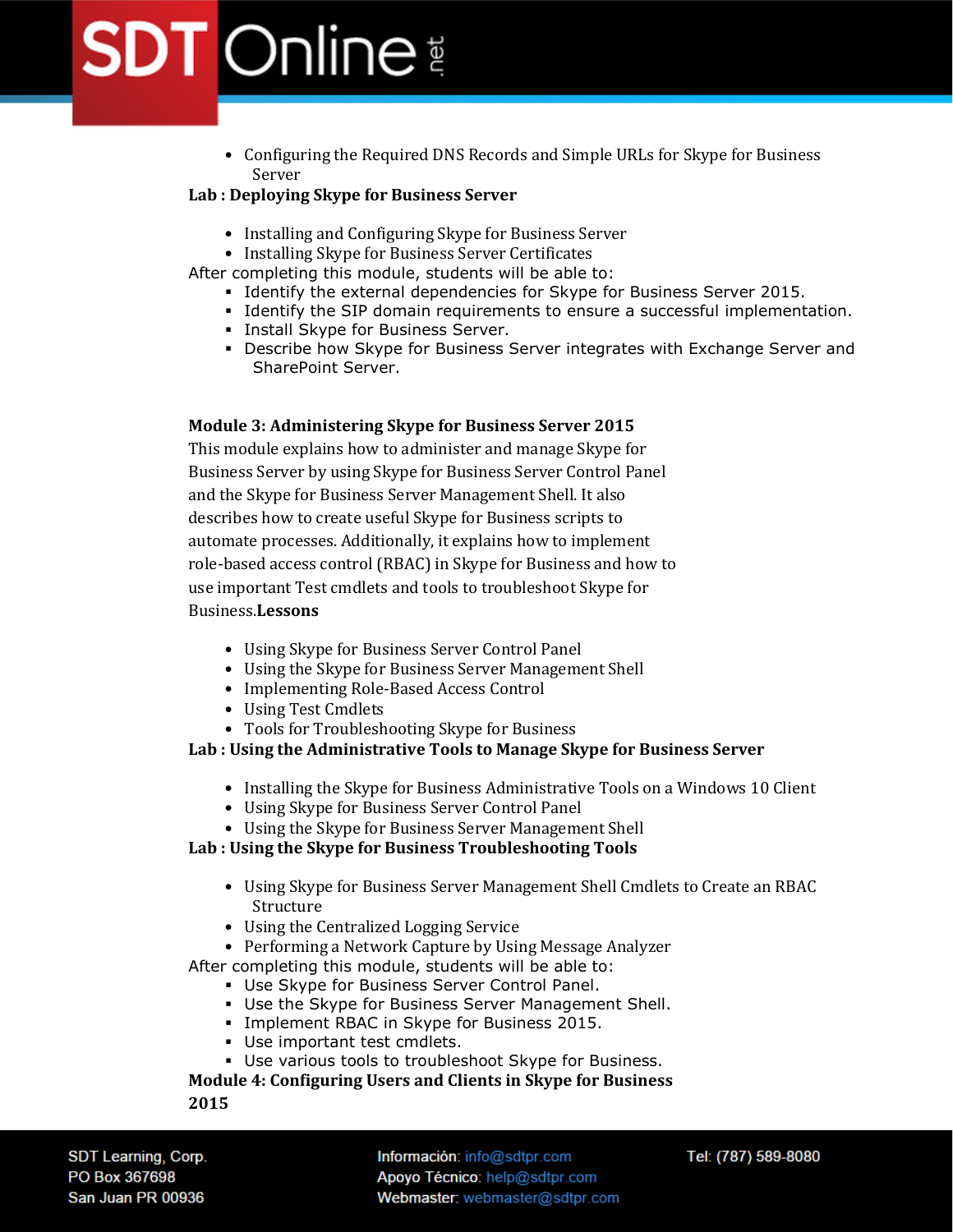This module explains how to configure users by using Skype for Business Server Control Panel and the Skype for Business Server Management Shell. It then describes how to deploy Skype for Business clients and explains the sign-in, registration, and authentication process for Skype for Business clients. It also explains how to configure in-band policies and group policies. Finally, it explains how to manage the Skype for Business Address Book.**Lessons**

- Configuring Users
- Deploying the Skype for Business Client
- Registration, Sign-In, and Authentication
- Configuring Skype for Business Client Policies
- Managing the Skype for Business Address Book

#### **Lab : Configuring Users and Clients in Skype for Business 2015**

- Enabling Users for Skype for Business by Using the Management Shell
- Troubleshooting a User Sign-In Issue

#### **Lab : Configuring Policies and the Address Book in Skype for Business Server**

- Configuring Client Policies
- Configuring the Address Book

After completing this module, students will be able to:

- Configure users by using Skype for Business Server Control Panel and the Skype for Business Server Management Shell.
- Deploy Skype for Business clients.
- Explain the registration, sign-in, and authentication process for Skype for Business clients.
- Configure in-band policies and Group Policies.
- Describe how to manage the Skype for Business Address Book.

#### **Module 5: Configuring and Implementing Conferencing in Skype for Business 2015**

This modules describes Skype for Business conferencing features and modalities. It explains how to integrate Skype for Business Server 2015 with Office Online Server. It also explains how to plan for conferencing bandwidth utilization. Finally, it explains how to configure conferencing settings and policies.**Lessons**

- Introduction to Conferencing in Skype for Business 2015
- Integrating Skype for Business Server and Office Online Server
- Bandwidth Planning
- Configuring Conferencing Settings

#### **Lab : Installing and Configuring Office Online Server**

• Installing Office Online Server

SDT Learning, Corp. PO Box 367698 San Juan PR 00936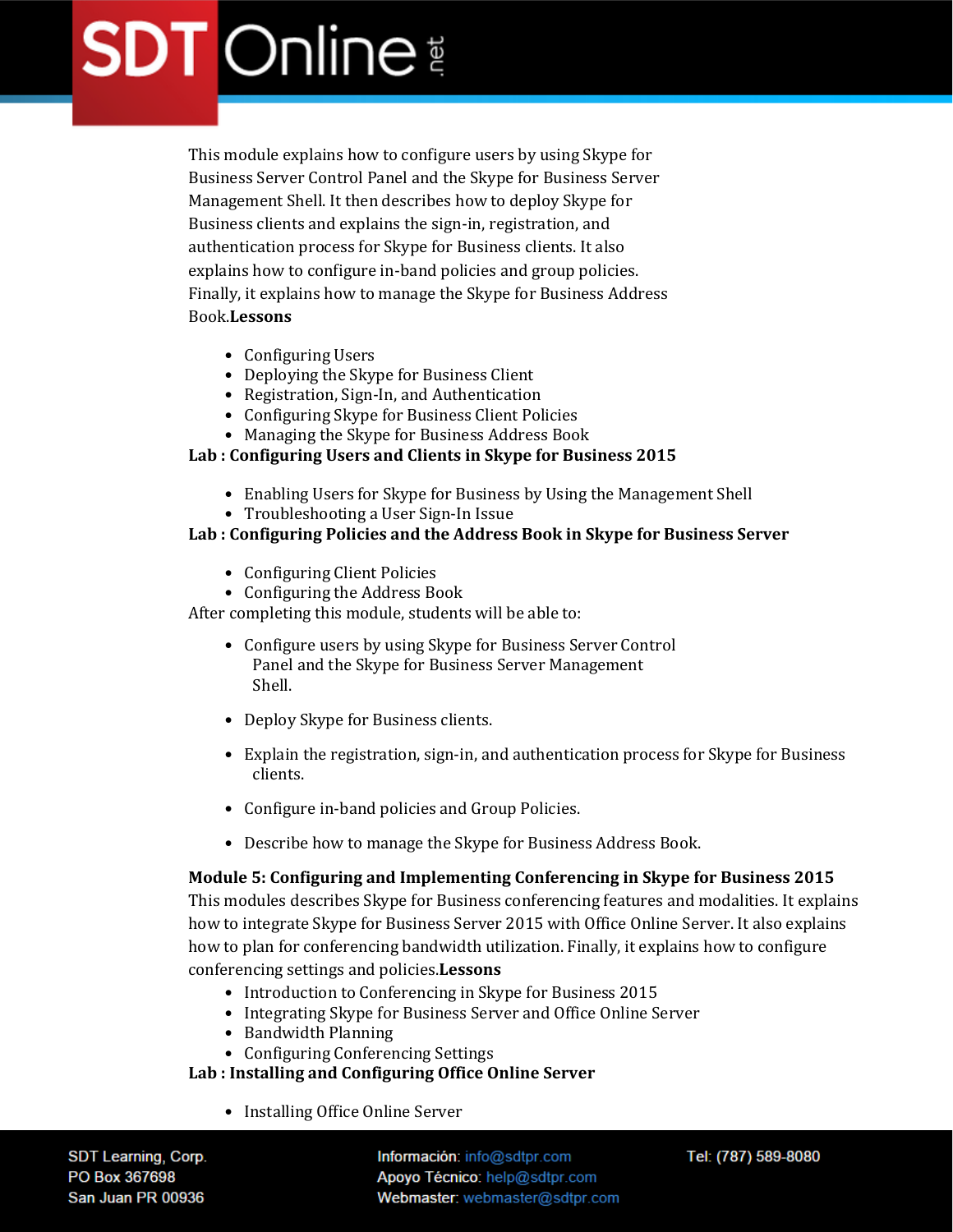#### **Lab : Configuring Conferencing in Skype for Business Server**

• Configuring, Assigning, and Validating Conferencing Policies After completing this module, students will be able to:

- Describe Skype for Business conferencing features and modalities.
- Integrate Skype for Business Server 2015 with Office Web Apps Server.
- Plan for conferencing bandwidth utilization.
- Configure conferencing settings and policies.

#### **Module 6: Implementing Additional Conferencing Options in Skype for Business**

**Server 2015**This module describes the conferencing lifecycle and explains how to administer it. It then explains how to use conferencing and meeting policies. It also explains how to deploy dial-in conferencing and configure the infrastructure for Lync Room System. Finally, it explains how to configure large meetings and Skype Meeting Broadcast.**Lessons**

- Overview of the Conferencing Lifecycle
- Designing and Configuring Audio/Video and Web Conferencing Policies
- Deploying Dial-In Conferencing
- Configuring an LRS
- Configuring Large Meetings and Skype Meeting Broadcasts

#### **Lab : Implementing and Troubleshooting Conferencing Policy**

- Creating and Editing Conferencing Policies
- Troubleshooting Conferencing Policies

#### **Lab : Configuring Additional Conferencing Modalities**

- Deploying Dial-In Conferencing
- Preparing for LRS Deployment

After completing this module, students will be able to:

- Administer the conferencing lifecycle.
- Configure conferencing and meeting policies.
- Deploy dial-in conferencing.
- Configure the infrastructure for Lync Room System (LRS).
- Configure large meetings and Skype Meeting Broadcast.

#### **Module 7: Designing and Implementing Monitoring and Archiving in Skype for**

**Business 2015**This module describes the Monitoring Service components in Skype for Business Server. It then describes archiving and explains how to design an archiving policy. Finally, it explains how to implement archiving.**Lessons**

- Components of the Monitoring Service
- Overview of Archiving
- Designing an Archiving Policy

SDT Learning, Corp. PO Box 367698 San Juan PR 00936

Información: info@sdtpr.com Apoyo Técnico: help@sdtpr.com Webmaster: webmaster@sdtpr.com Tel: (787) 589-8080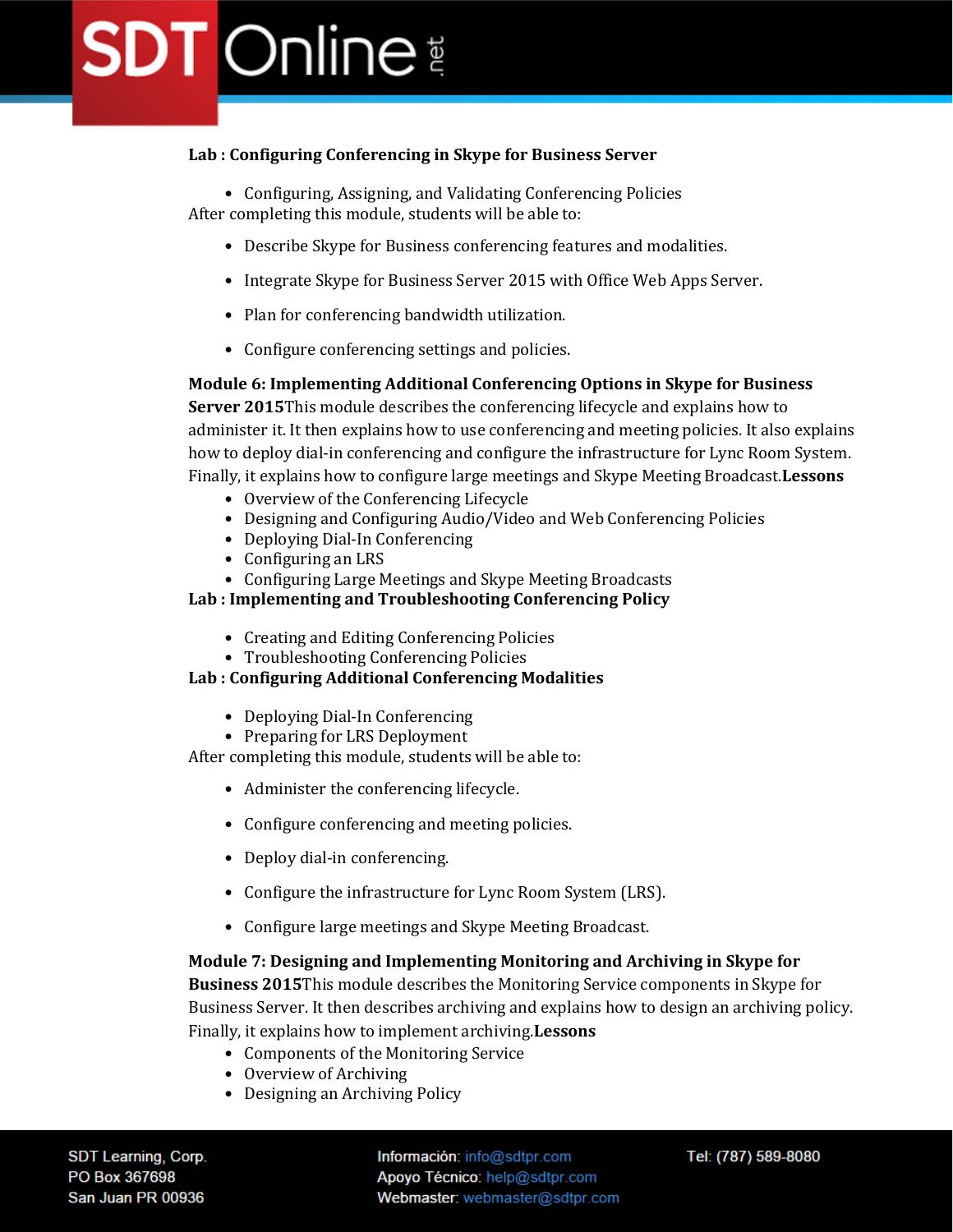#### • Implementing Archiving **Lab : Implementing Monitoring**

• Enabling Monitoring Reports

#### **Lab : Implementing Archiving**

• Enabling Skype for Business Server Archiving to Microsoft Exchange Server 2013 After completing this module, students will be able to:

- Describe Monitoring Service components in Skype for Business Server.
- Implement monitoring.
- Design an archiving policy.
- Implement archiving.

**Module 8: Deploying Skype for Business 2015 External Access**This module describes the components for external access. It then explains how to configure external access policies and security, how to configure certificates, and how to configure reverse proxy. Additionally, this module describes how to configure Skype for Business Server 2015 for mobile clients. Finally, it explains how to design and configure federation in Skype for Business Server.**Lessons**

- Overview of External Access
- Configuring External Access Policies and Security
- Configuring External Access Network and Certificates
- Configuring Reverse Proxy
- Designing Mobility in Skype for Business Server
- Designing Federation in Skype for Business Server

#### **Lab : Designing and Implementing External User Access**

- Defining the Edge Server in the Topology
- Installing and Configuring the Edge Server

#### **Lab : Installing the Components for External Users**

- Installing and Configuring Reverse Proxy
- Validate External Messaging

After completing this module, students will be able to:

- Identify the components for external access.
- Configure external access policies and security.
- Configure external access network and certificates.
- Configure reverse proxy.
- Configure Skype for Business Server 2015 for mobile clients.
- Design and configure federation in Skype for Business Server.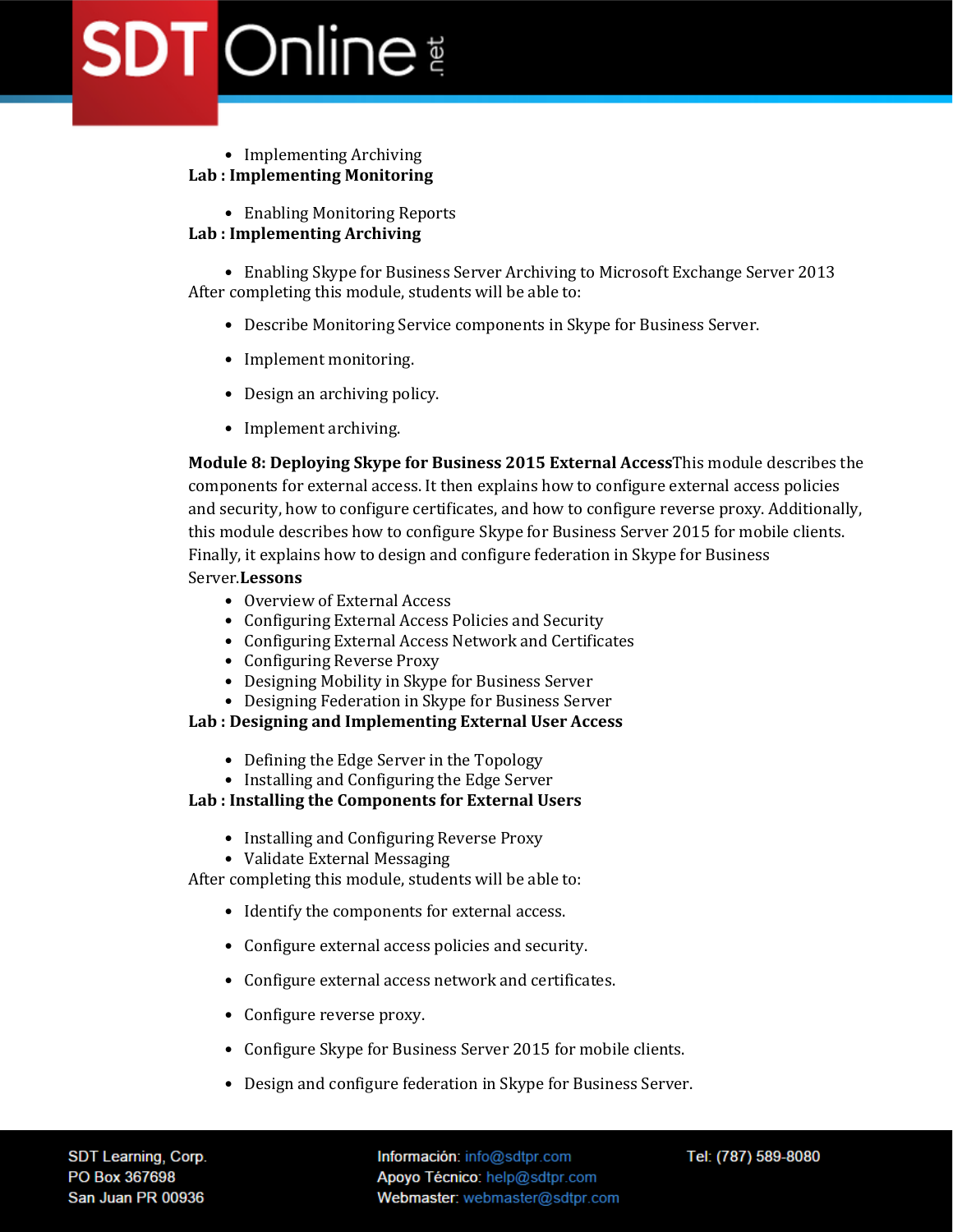**Module 9: Implementing Persistent Chat in Skype for Business 2015**This module explains how to design a Skype for Business 2015 topology that includes Persistent Chat. It then explains how to deploy Persistent Chat in Skype for Business. Finally, it explains how to configure and manage Persistent Chat.**Lessons**

- Designing a Persistent Chat Server Topology
- Deploying Persistent Chat Server
- Configuring and Managing Persistent Chat

#### **Lab : Designing and Deploying Persistent Chat Server**

- Configuring the Topology for Persistent Chat Server
- Installing Persistent Chat Server
- Registering a New Add-In

#### **Lab : Configuring and Using Persistent Chat**

- Configuring Chat Rooms and Policies
- Validating a Persistent Chat Deployment
- Troubleshooting Persistent Chat

After completing this module, students will be able to:

- Design a Skype for Business topology that includes Persistent Chat.
- Deploy Persistent Chat in Skype for Business.
- Configure and manage Persistent Chat in Skype for Business.

**Module 10: Implementing High Availability in Skype for Business 2015**This module describes how to design and implement a high-availability solution for Front End Servers and Back End Servers in a Skype for Business Server environment. It also explains how to design and implement a high-availability solution for file stores, Edge Servers, Mediation Servers, Office Online server farms, and reverse proxy servers in a Skype for Business Server environment.**Lessons**

- Planning for Front End Pool High Availability
- Planning for Back End Server High Availability
- High Availability for Other Component Servers

#### **Lab : Pre-Lab Configuration**

• Preparing for the Lab

#### **Lab : Implementing High Availability**

- Managing Front End Pools
- Configuring Hardware Load Balancing

After completing this module, students will be able to:

- Design and implement a high-availability solution for Front End Servers in a Skype for Business Server environment.
- Design and implement a high-availability solution for Back End Servers in a Skype for Business Server environment.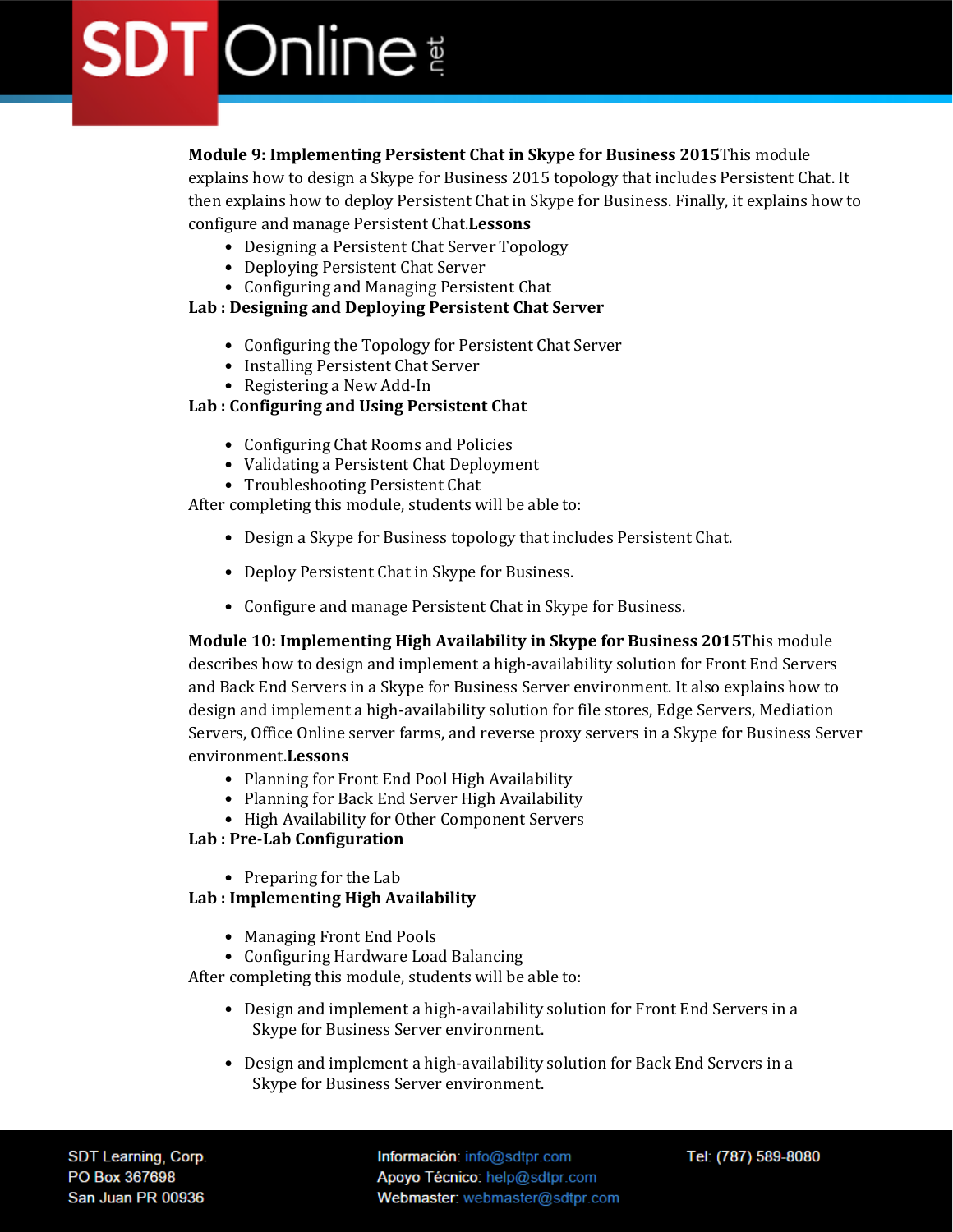• Design and implement a high-availability solution for file stores, Edge Servers, Mediation Servers, Office Online Server farms, and reverse proxy servers in a Skype for Business Server environment.

**Module 11: Implementing Disaster Recovery in Skype for Business 2015**This module describes the disaster recovery options in Skype for Business Server, such as Front End pool pairing and Persistent Chat Server stretched pools. It then explains how to implement disaster recovery in Skype for Business Server. Additionally, it describes the disaster recovery options for Persistent Chat, the Central Management store, the Location Information Service (LIS) database, and user data.**Lessons**

- Disaster Recovery Options in Skype for Business Server
- Implementing Disaster Recovery in Skype for Business Server
- Additional Disaster Recovery Options in Skype for Business Server

#### **Lab : Implementing and Performing Disaster Recovery**

- Configuring Pool Pairing
- Perform Pool Failover and Failback

After completing this module, students will be able to:

- Describe disaster recovery options in Skype for Business Server.
- Implement disaster recovery in Skype for Business Server.
- Describe the disaster recovery options for Persistent Chat, the Central Management store, the Location Information Service (LIS) database, and user data.

**Module 12: Integrating with Skype for Business Online**This module describes Skype for Business Online features. It then explains how to prepare an on-premises environment for a hybrid Skype for Business deployment. It also explains how to configure a hybrid Skype for Business deployment.**Lessons**

- Overview of Skype for Business Online
- Preparing for a Hybrid Skype for Business Deployment
- Configuring a Hybrid Skype for Business Environment

#### **Lab : Designing a Hybrid Skype for Business Deployment**

• Designing the Hybrid Skype for Business Environment

After completing this module, students will be able to:

- Describe Skype for Business Online features.
- Prepare an on-premises environment for a hybrid Skype for Business deployment.
- Configure a hybrid Skype for Business deployment.

#### **Module 13: Planning and Implementing an Upgrade to Skype for Business Server**

**2015**This module describe how to plan a side-by-side migration from Lync Server 2010 and Lync Server 2013 to Skype for Business Server 2015. It also explains how to perform an inplace upgrade from Lync Server 2013 to Skype for Business Server.**Lessons**

• Overview of Upgrade and Migration Paths